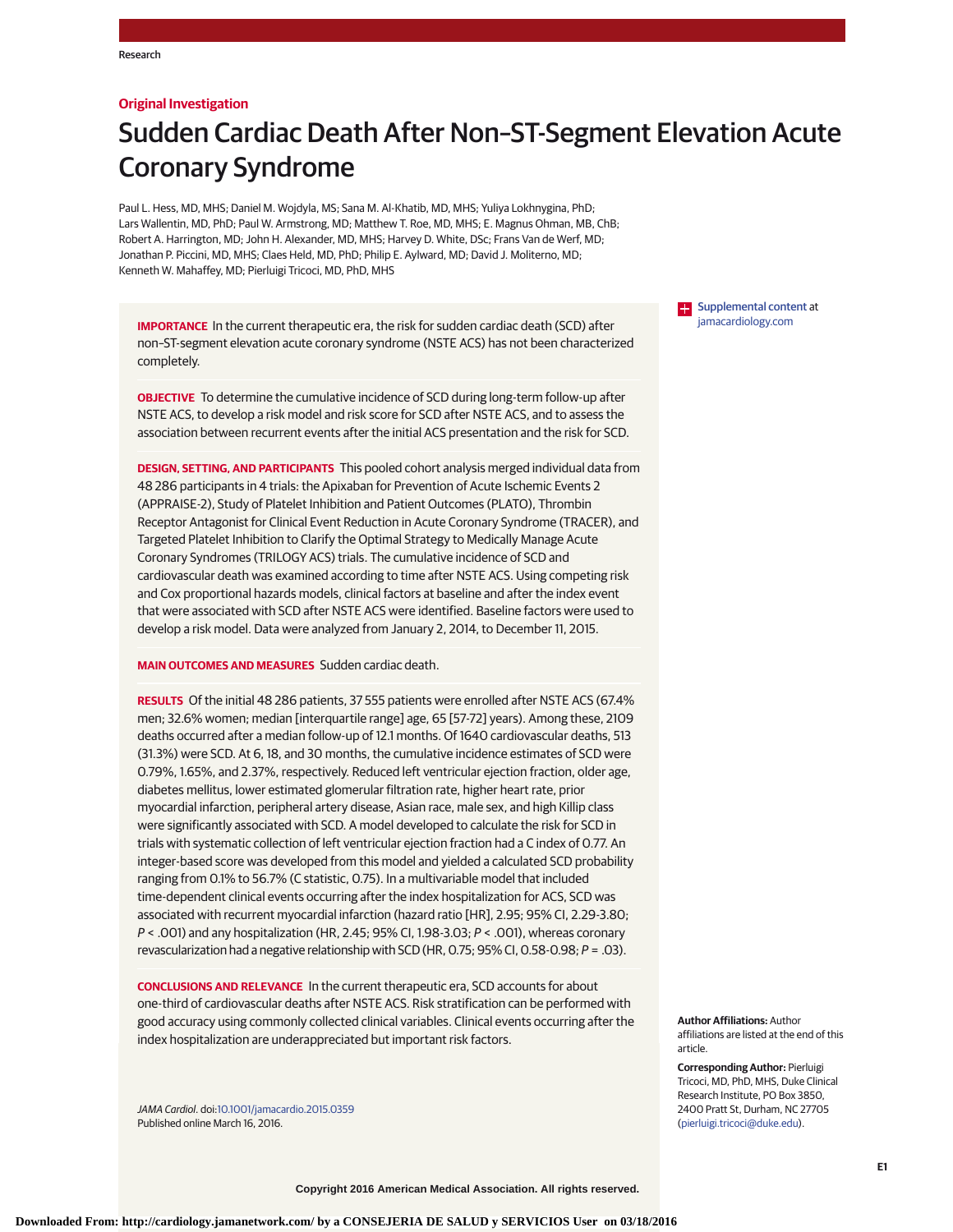udden cardiac death (SCD) is a catastrophic sequela of acute myocardial infarction (MI).<sup>1</sup> Improvements in primary and secondary cardiac prevention therapy have led to reductions in coronary heart disease–related deaths during the past 50 years, but corresponding declines in SCD have not been observed.<sup>2,3</sup> The temporal change in the incidence of SCD after MI has been reported from large clinical trials, tertiary care centers, and a community setting. However, prior studies took place in the thrombolytic era $4,5$  or were limited to one<sup>6,7</sup> or two<sup>8</sup> locations or trials.<sup>9</sup> An understanding of SCD in the setting of contemporary practice, with more accurate diagnosis ofMI viameasurement of cardiac troponin levels and more widespread use of revascularization and dual antiplatelet therapy, is needed.

Improving management strategies to prevent SCD after an acute coronary syndrome (ACS) requires an understanding of a patient's individual absolute risk. However, algorithms to assess individual patients' risks for SCD in the post-ACS setting have not been developed. In addition, the baseline risk for SCD based on characteristics at presentation may change over time, as in the case of recurrent clinical events. Finally, the effect of events occurring after the index ACS, such as recurrent MI, on the long-term risk for SCD is unclear.

We set out to address the aforementioned gaps in knowledge using pooled patient-level data from 4 contemporary, controlled, multinational randomized clinical trials among patients presenting with an ACS. Specifically, the current analysis sought to determine the cumulative incidence of SCD during long-term follow-up after non–ST-segment elevation (NSTE) ACS, to develop a risk-calculation model and risk score for SCD after NSTE ACS, and to assess the association between ischemic events occurring after the initial ACS presentation and the risk for SCD.

## Methods

#### Data Sources and Study Population

Individual patient data from the following contemporary clinical trials were pooled: Study of Platelet Inhibition and Patient Outcomes (PLATO; 18 624 participants),<sup>10,11</sup> Apixaban for Prevention of Acute Ischemic Events 2 (APPRAISE-2; 7392 participants),<sup>12,13</sup> Thrombin Receptor Antagonist for Clinical Event Reduction in Acute Coronary Syndrome (TRACER; 12 944 participants),<sup>14,15</sup> and Targeted Platelet Inhibition to Clarify the Optimal Strategy to Medically Manage Acute Coronary Syndromes (TRILOGY ACS; 9326 participants).<sup>16,17</sup> The designs<sup>12,18-20</sup> and primary results<sup>10,12,14,16</sup> of these trials have been published previously. They recruited patients with moderate- to high-risk ACS (high-risk unstable angina and acuteMI) and were multicenter, randomized, and placebo controlled. Trial dates were October 11, 2006, to July 18, 2008, for PLATO; March 17, 2009, to November 18, 2010, for APPRAISE-2; December 18, 2007, to November 30, 2010, for TRACER; and June 27, 2008, to September 12, 2011, for TRILOGY ACS. Data for this report were previously collected during the conduct of the primary trials, which were all approved by the appropriate national and institutional regulatory authorities and ethics committees, and

#### **Key Points**

**Question** What is the incidence of and risk for sudden cardiac death (SCD) after non–ST-segment elevation acute coronary syndrome (ACS)?

**Findings** In pooled data from 4 ACS trials, SCD occurred at a rate of approximately 1% per year yet accounted for 31.3% of cardiovascular deaths. Risk for SCD was assessed using left ventricular ejection fraction, age, diabetes mellitus, estimated glomerular filtration rate, heart rate, myocardial infarction, peripheral artery disease, race, sex, and Killip class and was modified by events after the index presentation.

**Meaning** A user-friendly risk score can identify patients at risk for SCD after ACS.

all of the trials' participants provided written informed consent. The institutional review board of Duke University approved the use of the deidentified data set for this analysis.

PLATO and APPRAISE-2 included patients with ST-segment elevation MI or NSTE ACS, whereas TRACER and TRILOGY ACS included patients with NSTE ACS only. For the present analysis, the study cohort consisted of patients with an NSTE ACS index event. Race or ethnicity was self-identified among several options defined according to the trial and included in the analysis in view of its potential role in SCD. Because the aim of this analysis was to evaluate SCD, patients receiving an implantable cardioverter defibrillator (ICD) after randomization were excluded because SCD would have been prevented in these patients, and ICD-prevented deaths were not collected systematically. A total of 333 patients who had an ICD implanted at study entry or during follow-up were excluded (PLATO, 111 participants; APPRAISE-2, 26 participants; TRACER, 136 participants; and TRILOGY ACS, 60 participants). A method to measure left ventricular ejection fraction (LVEF) was not mandated, although echocardiography was preferred when available.

#### **Outcomes**

The main outcome of interest for this analysis was SCD. In each of the 4 trials included, components of the primary end point were adjudicated by their respective independent clinical event committees using standardized definitions. The clinical event committees also adjudicated cause and type of death, including a determination of whether the death was sudden and cardiac related. We defined SCD as a sudden, unexpected death that was cardiac in origin. Sudden cardiac death was witnessed and occurred without new or worsening symptoms or occurred within 60 minutes from the onset of new symptoms in the absence of a clear noncardiovascular cause. Alternatively, SCD was unwitnessed and occurred within 24 hours of the patient being observed alive in the absence of preexisting, progressive circulatory failure. Sudden death included deaths that occurred after successful initial resuscitation without subsequent recovery. Such deaths were a direct consequence of the cardiac arrest. Classification of witnessed and unwitnessed SCD performed by the clinical event committee was available in 3 of the 4 trials (not TRILOGY ACS); in the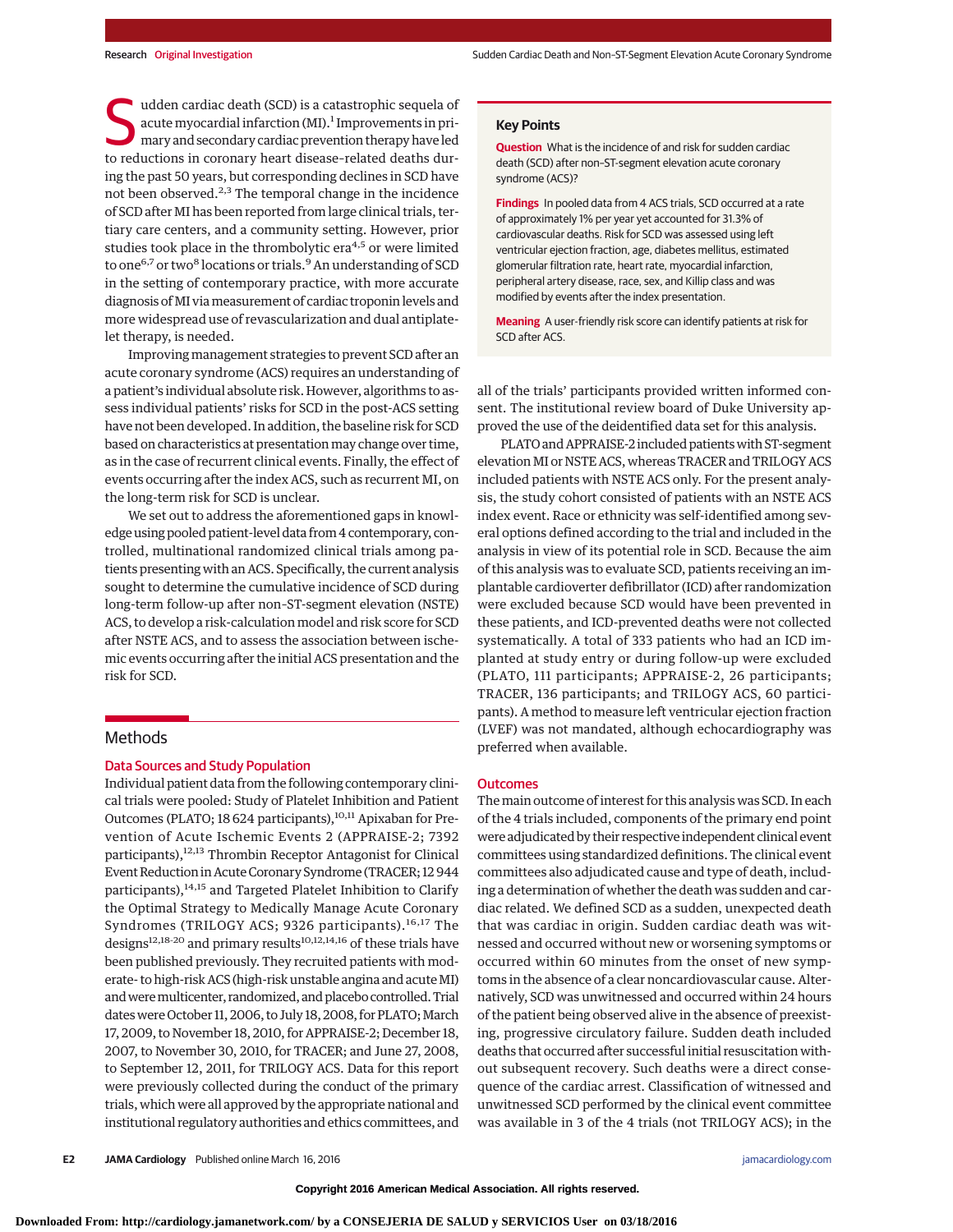3 trials for which this information was included in the database, 180 of 289 SCDs (62.3%) were witnessed. Cardiac arrest not followed by death ( $n = 66$ ) was not counted as SCD.

## Statistical Analysis

The analyses included herein were conducted from January 2, 2014, to December 11, 2015. Baseline characteristics of patients were compared among trials. Categorical and continuous variables were displayed as frequencies and as medians with 25th and 75th percentiles, respectively. Sudden cardiac death, cardiovascular death, and all-cause death rates were summarized with cumulative incidence curves. Time 0 was defined as the day of randomization.

To identify factors associated with the risk for SCD, a stratified competing risk model<sup>21</sup> was fitted. A Fine and Gray model<sup>22</sup> accounts for competing risks of the outcome of interest and can be interpreted in amanner similar to Cox proportional hazardsmodels. In this instance, themodel accounted for the competing risk for non-SCD. Candidate covariates were age, sex, race, region of origin, diabetes mellitus, prior MI, history of peripheral artery disease, body mass index, history of atrial fibrillation, dyslipidemia, systolic and diastolic blood pressure, heart rate, smoking status, chronic obstructive pulmonary disease, ST-segment changes, Killip class, estimated glomerular filtration rate derived from the modified Cockcroft-Gault equation that adjusts for body surface area,<sup>23</sup> and positive findings for cardiac biomarkers (creatine kinase MB [myocardial band] fraction and troponin).

The analysis was stratified by trial arm. The final model was selected from the set of candidate variables using stepwise selection. Linearity of continuous variables and the proportional hazards assumption were examined; splines were used as appropriate, and no substantial deviation from the proportional hazards assumption was noted for all variables.

The final model was selected using a stepwise selection strategy. A first model was developed using the 4-trial cohort (37 615 patients with NSTE ACS). Because LVEF and heart failure status are known to be important risk factors for SCD, we developed a new and complete model from the trials in which LVEF was systematically collected (TRACER and TRILOGY ACS; 22 270 patients). The final model inclusive of LVEF was converted into a user-friendly integer score to calculate the probability of SCD at 2 years. Continuous variables were grouped into convenient categories (eg, 10 years for age). Because SCD is a relatively infrequent event, we decided to use the entire database for development, without reserving a cohort for validation, to maximize the number of events in the development of the model. Prognostic ability of the final model and the derived score were quantified with the C statistic and the optimism-corrected C statistic.<sup>24</sup> Calibration of the score was assessed by comparing the expected and observed cumulative incidence at 2 years.

To assess the association between ischemic events occurring after the index ACS presentation and the risk for SCD, the following time-dependent covariates were added individually to the final adjusted model derived using the 4 trials: MI, stroke, percutaneous coronary intervention and/or coronary artery bypass grafting, and rehospitalization for any reason.

We specifically assessed the first of any particular events occurring after hospitalization. For each of those variables, a separate model adjusted for baseline variables was developed. To understand whether the baseline and timedependent covariates were related to SCD or a competing risk, proportional hazards modeling was also performed. All *P* values correspond to 2-sided hypothesis tests with α = .05. All statistical analyses were performed with SAS software (version 9.4; SAS Institute Inc).

## Results

## Baseline Patient Characteristics

Of the initial 48 286 patients, the final study sample consisted of 37 555 patients who were enrolled after NSTE ACS (4449 from APPRAISE-2; 11 032 from PLATO; 12 808 from TRACER; and 9266 from TRILOGY ACS). In the pooled cohort, 83.3% had positive findings for cardiac biomarkers (troponin or creatine kinase MB fraction) at presentation. eTable 1 in the [Supplement](http://jama.jamanetwork.com/article.aspx?doi=10.1001/jamacardio.2015.0359&utm_campaign=articlePDF%26utm_medium=articlePDFlink%26utm_source=articlePDF%26utm_content=jamacardio.2015.0359) shows the patients' baseline characteristics. In the overall study cohort, the median age was 65 (interquartile range, 57-72) years; 67.4% were men and 32.6% were women. Patients were predominantly white (85.5%) and European (53.8%). On presentation, blood pressure and heart rate were usually within reference ranges, and the Killip class was typically I to II (98.6%). Most patients had dyslipidemia (58.1%), whereas fewer had diabetes mellitus (34.1%), a history of MI (33.0%), or peripheral artery disease (8.6%). In the 2 trials in which LVEF was available, 40.6% of patients had some degree of systolic dysfunction.

## Incidence of SCD

After a median follow-up of 12.1 (interquartile range, 9.0- 18.4) months, a total of 2109 deaths occurred. Of 1640 cardiovascular deaths, 513 (31.3%) were SCDs. The rate of SCD was 1.18 per 100 patient-years of follow-up. The Figure shows the cumulative incidence of sudden, cardiovascular, and allcause deaths as a function of time after NSTE ACS. At 6, 18, and 30 months, the cumulative incidences of SCD were 0.79%, 1.65%, and 2.37%, respectively. The SCD outcome accrues continuously over time. It separates from other forms of death early after the index event and continues to do so for the duration of the study period.

## Baseline Factors Associated With SCD

Variables significantly associated with SCD on univariate analysis are reported in eTable 2 in the [Supplement.](http://jama.jamanetwork.com/article.aspx?doi=10.1001/jamacardio.2015.0359&utm_campaign=articlePDF%26utm_medium=articlePDFlink%26utm_source=articlePDF%26utm_content=jamacardio.2015.0359) The multivariable model developed using the 4-trial cohort includes a low creatinine clearance rate, faster heart rate, older age, male sex, diabetes mellitus, prior MI, Asian race, and history of peripheral artery disease, and it had a C statistic of 0.73 (optimismcorrected C statistic, 0.72; eTable 3 in the [Supplement\)](http://jama.jamanetwork.com/article.aspx?doi=10.1001/jamacardio.2015.0359&utm_campaign=articlePDF%26utm_medium=articlePDFlink%26utm_source=articlePDF%26utm_content=jamacardio.2015.0359). The final multivariable model developed from the 2 trials, including LVEF, is reported in Table 1. The complete model, including LVEF, had a C statistic of 0.77 (optimism-corrected C statistic, 0.76). All the variables that were included in the model developed from the initial 4-trial population retained statistical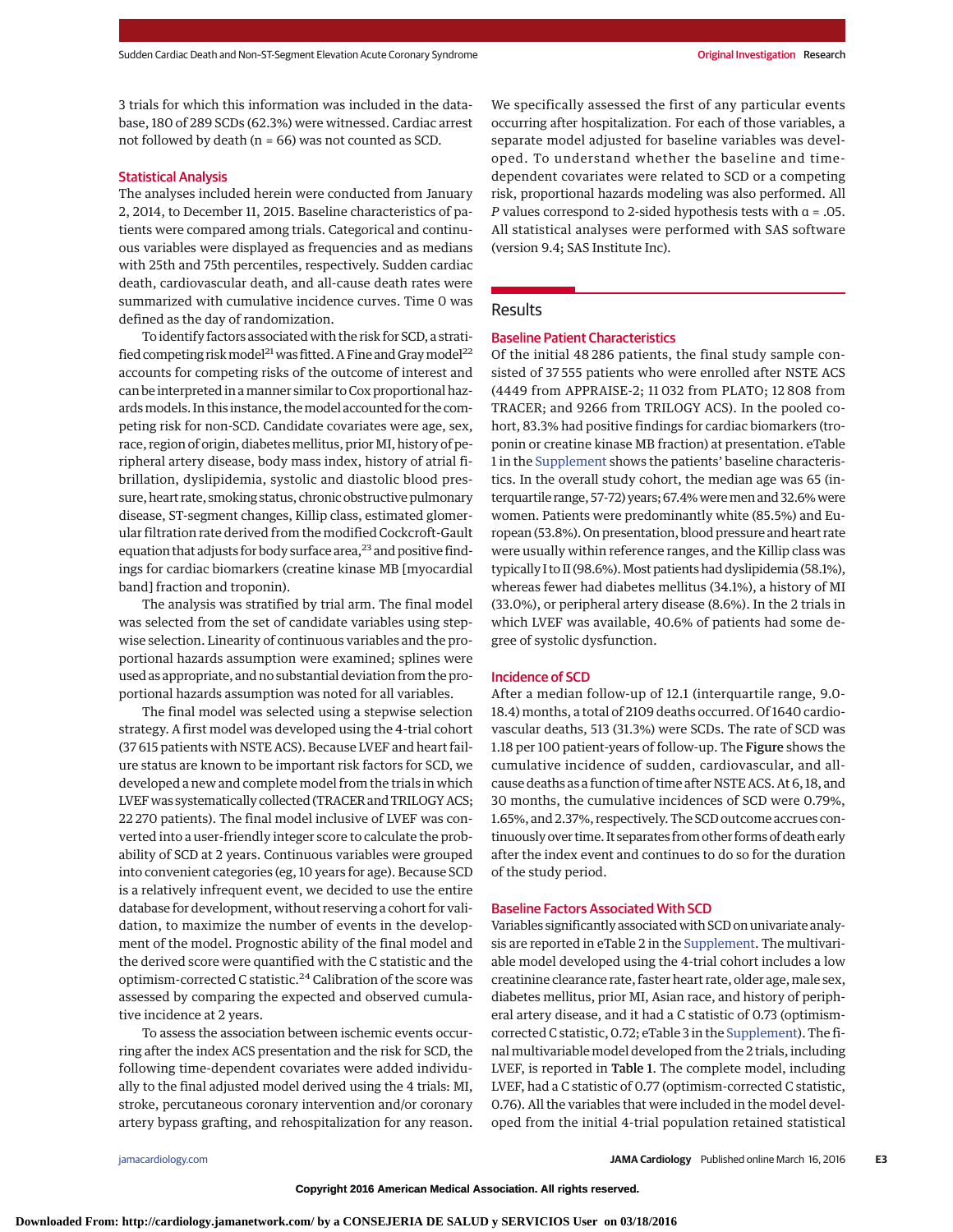#### Figure. Cumulative Incidence of All-Cause, Cardiovascular, and Sudden Cardiac Deaths



A, Sudden cardiac death accrues continuously. It separates from other forms of death early after randomization and continues to do so over time. B, Short-term outcomes.

significance except for systolic blood pressure, with the additional strong association seen with LVEF (*P* < .001).

## Integer-Based SCD Risk Calculator

The final multivariable model including baseline characteristics was converted into a user-friendly, integer-based risk score that could be used to estimate the risk for SCD in individual patients with NSTE ACS with relative simplicity. This simplified, integer-based model did not have a significant loss in accuracy compared with the full model (C statistic, 0.75).Table 2 shows points assigned to each variable in the model. Table 3 shows the calculated probability of SCD at 2 years, accounting for all risk factors. Based on a calculated integer score from 0 to 50, the estimated risk for SCD at 2 years ranged from 0.1% to 56.7%. A total of 51.0% of patients had risks of less than 1% (score, 0-15); 40.0% of patients had risks ranging from 1.7% to 3.3% (score, 20-25); and 9.0% of patients had a risk for SCD at 2 years of 6.1% or higher (score, ≥30).

#### Recurrent Clinical Events and Risk for Subsequent SCD

We assessed the relationship between time-dependent, recurrent clinical events after the initial hospitalization for NSTE ACS and the risk for SCD. Patients who had recurrent MI (hazard ratio [HR], 2.95; 95% CI, 2.29-3.80;  $\chi^2$  = 70.1; *P* < .001) and thosewho had a rehospitalization for any reason (HR, 2.45; 95% CI, 1.98-3.03;  $\chi^2$  = 68.7; *P* < .001) had an increase in the risk for SCD. Revascularization with percutaneous intervention or coronary bypass grafting demonstrated a statistically significant but weaker association with reduced SCD risk (HR, 0.75; 95% CI, 0.58-0.98;  $\chi^2$  = 4.6; *P* = .03); the association of percutaneous coronary intervention alone (HR, 0.77; 95% CI, 0.60-  $1.00$ ;  $\chi^2$  = 3.8; *P* = .05) or coronary artery bypass grafting alone (HR, 1.02; 95% CI, 068-1.55;  $\chi^2$  < 0.1; *P* = .91) was not significant. In multivariable Cox proportional hazards models, results were consistent.

## Discussion

We report 3 main findings of this analysis. First, in the current NSTE ACS therapeutic era, SCD occurs relatively infrequently at a rate of approximately 1% per year, yet it accounts for one-third of cardiovascular deaths observed during followup. Sudden cardiac death accrues continuously over time; its incidence does not plateau even after the first year from the acute event. Second, an SCD risk model consisting of commonly collected clinical variables, from which we derived a more user-friendly risk score, can be used for risk stratification of SCD and identification of patients who are at higher risk for SCD. Third, recurrent events subsequent to the initial ACS presentation, in particular recurrent MI and rehospitalization, are associated with the risk for subsequent SCD.

Several prior studies have identified factors associated with SCD after MI. In an observational analysis of Olmsted County in Minnesota, age, male sex, hypertension, comorbidity burden, and heart failure class were associated with an elevated risk.<sup>7</sup> In a secondary analysis of the Valsartan in Acute Myocardial Infarction Trial (VALIANT)<sup>25</sup>-a multinational clinical trial—increasing weight, lower creatinine clearance, and country of enrollment were also identified as risk factors. The results of the present study of baseline risk factors are consistent with those of prior analyses.<sup>7,25,26</sup> We also observed an increased risk for SCD after NSTE ACS among Asian patients relative to those of other races. Because Asians were underrepresented in prior studies, this finding merits further investigation.

With certain clinical risk factors associated with SCD, the development of a comprehensive risk-stratification tool that accounts for SCD-associated clinical characteristics and produces a user-friendly risk score may be helpful in NSTE ACS clinical care and research. First, this tool may be used to support treatment and counseling of individual patients. Second, it may help select patients in whom devices aimed at preventing SCD, such as ICDs or wearable defibrillators, could be further studied.

The ICD is the mainstay of SCD prophylaxis. Not all patients at high risk for SCD gain a survival benefit from an ICD, including those with a recent  $MI^{27,28}$  or recent revascularization.<sup>29</sup> Because SCD represents a relatively common type of death after NSTE ACS, identifying subsets of patients with NSTE ACS at high risk for SCD may lead to the development of targeted primary prevention strategies. A user-friendly risk score may be used for clinical studies assessing those interventions. Prospective assessment of device therapy is warranted because not all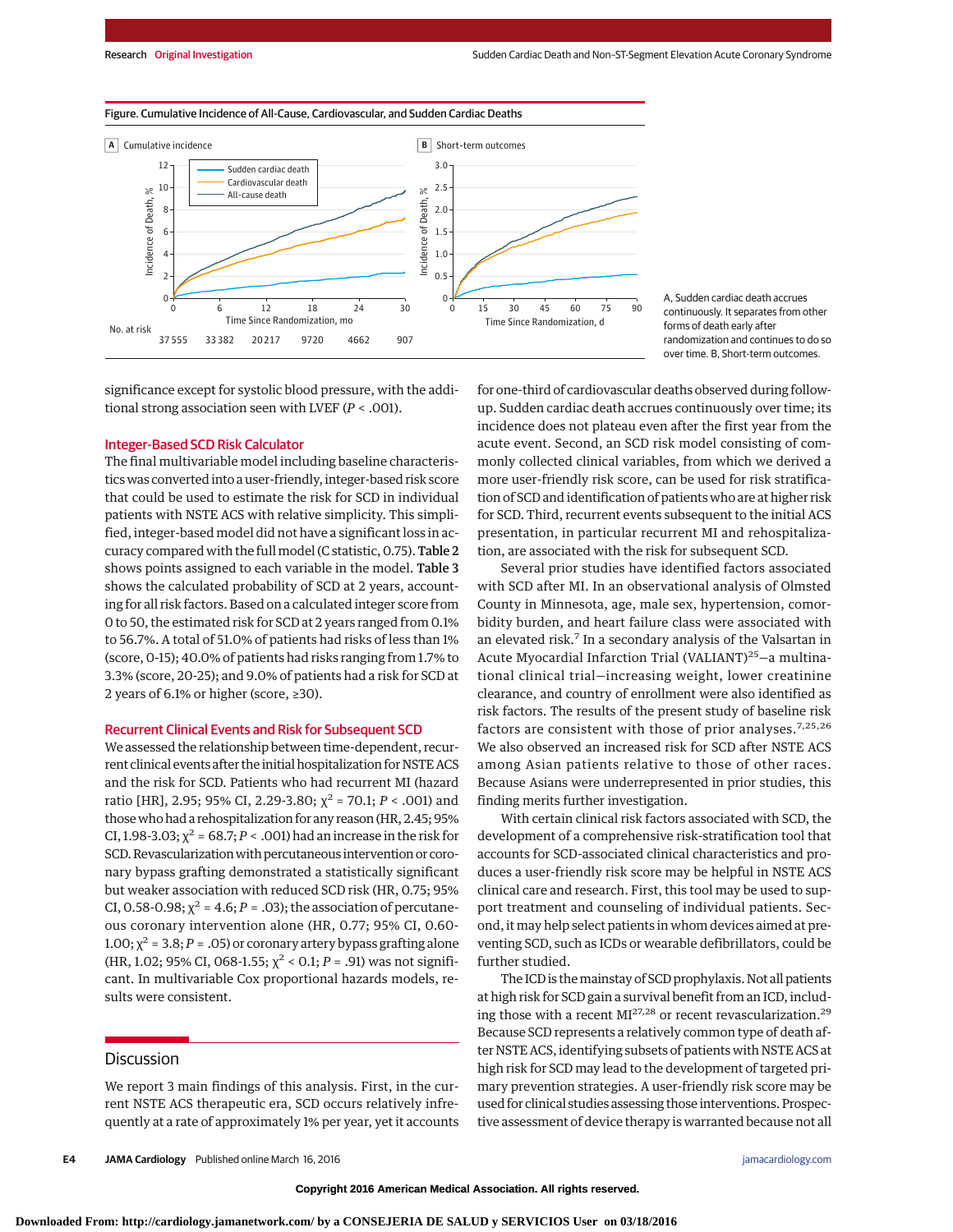| Table 1. Complete Model Used to Calculate the Probability of SCD <sup>a</sup> |
|-------------------------------------------------------------------------------|
|-------------------------------------------------------------------------------|

| <b>Factor</b>                                               | χ <sup>2</sup> Statistic | HR (95% CI)       |
|-------------------------------------------------------------|--------------------------|-------------------|
| LVEF, %                                                     |                          |                   |
| >55                                                         |                          | 1 [Reference]     |
| $45 - 54$                                                   | 26.5                     | $1.77(1.31-2.39)$ |
| $35 - 44$                                                   |                          | $1.91(1.35-2.70)$ |
| < 35                                                        |                          | $2.46(1.68-3.61)$ |
| Age per 5-y increase                                        | 21.0                     | $1.17(1.10-1.26)$ |
| Diabetes mellitus                                           | 16.7                     | $1.67(1.30-2.13)$ |
| eGFR per 5-mL/min/1.73 m <sup>2</sup> decrease <sup>b</sup> | 14.9                     | $1.09(1.05-1.15)$ |
| Heart rate per 5-bpm increase                               | 14.3                     | $1.08(1.04-1.13)$ |
| History of peripheral artery disease                        | 10.4                     | $1.70(1.23-2.34)$ |
| Race                                                        |                          |                   |
| White                                                       |                          | 1 [Reference]     |
| Asian                                                       | 12.5                     | $1.75(1.28-2.39)$ |
| Other                                                       |                          | $1.10(0.54-2.24)$ |
| Male sex                                                    | 6.7                      | $1.42(1.09-1.85)$ |
| Killip class $>1$                                           | 5.4                      | $1.44(1.06-1.95)$ |
| Prior MI                                                    | 4.9                      | $1.33(1.03-1.70)$ |

Abbreviations: eGFR, estimated glomerular filtration rate; HR, hazard ratio; LVEF, left ventricular ejection fraction; MI, myocardial infarction; SCD, sudden cardiac death.

<sup>a</sup> The C statistic was 0.77 (optimism-corrected C statistic, 0.76). The model was developed from the Thrombin Receptor Antagonist for Clinical Event Reduction in Acute Coronary Syndrome (TRACER) and Targeted Platelet Inhibition to Clarify the Optimal Strategy to Medically Manage Acute Coronary Syndromes (TRILOGY ACS) trials, which collected all variables of interest.

b Hazard ratio applicable to eGFR less than 70 mL/min/1.73m<sup>2</sup>

sudden death is arrhythmic and may in fact stem from other causes such as recurrent MI or cardiac rupture.

A key finding of this analysis is that the risk for SCD is not static over time from NSTE ACS but is significantly influenced by events that occur after the initial hospitalization. Coronary artery disease is dynamic in nature, and markers of risk shift with varying expression of the disease. In particular, a recurrent MI was associated with a 3.0-fold increase in the risk for SCD, whereas rehospitalization for any reason was associated with a 2.4-fold increase in the risk for SCD. Coronary revascularization procedures were associated with a decreased risk for SCD. Similar findings were observed in the VALIANT trial,<sup>25</sup> which only included patients with MI presenting with heart failure or a reduced (<40%) LVEF. Our results, in addition to confirming the importance of recurrent ischemic events, expand their significance to a general population with NSTE ACS.

In the Olmsted County database,<sup>7</sup> the association with recurrent ischemic events was weaker. A comparative strength of the present analysis is the use of trial data with systematically identified end points. The present analysis deepens understanding of the studied variables by examining their association with the risk for SCD and accounting for competing risks for non-SCD; to our knowledge, our study is the first to do so. Prevention of events downstream from the index hospitalization may be as important as considering ICDs for these patients. More data regarding the additive prognostic signifi-

| <b>Risk Factor</b>               | <b>Points</b>  |
|----------------------------------|----------------|
| Age, y                           |                |
| $40 - 49$                        | 0              |
| $50 - 59$                        | $\overline{2}$ |
| $60 - 69$                        | 5              |
| 70-79                            | $\overline{7}$ |
| $\geq 80$                        | 10             |
| Male sex                         | 3              |
| Race                             |                |
| Nonwhite or non-Asian            | 0              |
| White                            | $\overline{4}$ |
| Asian                            | 7              |
| Heart rate, bpm                  |                |
| <60                              | 0              |
| 60-69                            | $\mathbf{1}$   |
| 70-79                            | 3              |
| $\geq 80$                        | $\overline{4}$ |
| Diabetes mellitus                | $\overline{4}$ |
| No                               | $\mathbf 0$    |
| Yes                              | $\overline{4}$ |
| Prior MI                         |                |
| No                               | $\mathbf 0$    |
| Yes                              | $\overline{2}$ |
| Peripheral artery disease        |                |
| No                               | 0              |
| Yes                              | $\overline{4}$ |
| eGFR, mL/min/1.73 m <sup>2</sup> |                |
| $\geq 70.0$                      | 0              |
| 60.0-69.9                        | $\mathbf{1}$   |
| 50.0-59.9                        | 3              |
| 40.0-49.9                        | $\overline{4}$ |
| < 40.0                           | 6              |
| LVEF, %                          |                |
| $\geq 55$                        | 0              |
| $45 - 54$                        | $\overline{2}$ |
| $35 - 44$                        | 5              |
| $35$                             | $\overline{7}$ |
| Killip class                     |                |
| L                                | 0              |
| $\geq$                           | 3              |

Abbreviations: eGFR, estimated glomerular filtration rate; LVEF, left ventricular ejection fraction; MI, myocardial infarction; NSTE ACS, non–ST-segment elevation acute coronary syndrome; SCD, sudden cardiac death.

cance of clinical events after hospitalization and their implications for treatment are needed.

Limitations of this analysis should be acknowledged. First, this analysis uses databases from clinical trials, and only the variables available from each trial database were used. In addition, because patients in clinical trials are known to be more selected than real-world patients with ACS, issues with generalizability of clinical trial findings apply. Our analysis was observational in nature, and thus unmeasured or residual confounding may exist. The LVEF was not available in 2 of the 4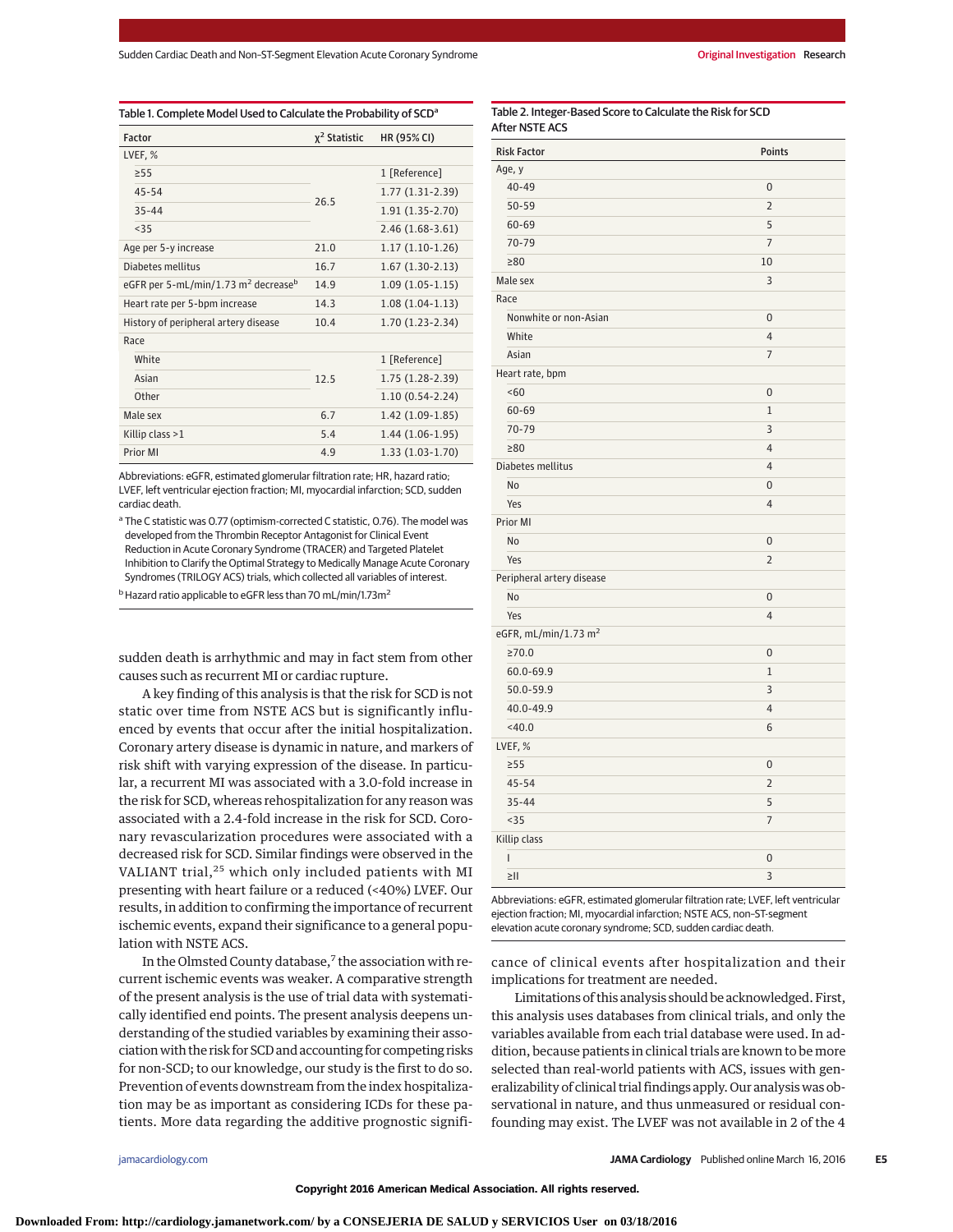| <b>Total Points on Nomogram</b> | Distribution of<br>Patients, % | <b>Observed Cumulative Incidence</b><br>at 2 Years, % (No. of Events) | <b>Patients With</b><br>LVEF>35%, % |
|---------------------------------|--------------------------------|-----------------------------------------------------------------------|-------------------------------------|
| $\mathbf{0}$                    |                                |                                                                       |                                     |
| 5                               | 17.6                           | 0.49(9)                                                               | 99.9                                |
| 10                              |                                |                                                                       |                                     |
| 15                              | 33.4                           | 0.53(25)                                                              | 99.4                                |
| 20                              | 26.2                           | 2.29(72)                                                              | 95.7                                |
| 25                              | 13.8                           | 3.84(65)                                                              | 88.5                                |
| 30                              | 6.1                            | 6.26(51)                                                              | 75.3                                |
| 35                              | 2.3                            | 12.04(35)                                                             | 59.2                                |
| 40                              |                                |                                                                       |                                     |
| 45                              | 0.6                            | 19.24 (14)                                                            | 44.7                                |
| 50                              |                                |                                                                       |                                     |

bbreviations: LVEF, left ventricular ection fraction; SCD, sudden cardiac eath.

The C statistic was 0.75 (optimism-corrected C statistic, 0.75).

trials studied; therefore, the final model was developed using only the 2 trials with consistent collection of LVEF. Nonetheless, the models from the 4 trials and the models including LVEF and Killip class were consistent, with the additional precision gained by adding the LVEF.

Trials included in the analysis assessed experimental therapies, and not all of them are currently considered standard of care. Additional differences were found in the control arms of the trials, although they all aimed to assess the standard of care and generally used dual antiplatelet therapy as background treatment. To address this issue, we considered arms within each trial as strata in the analysis. The adjudication of SCD was based on clinical information depicting the scenario of death and relied on information provided by investigative sites.

Despite clear definitions, the cardiac or electrical origin of SCD cannot be confirmed in all instances and in some cases is assumed, particularly when death is unwitnessed. The models developed were based on simple baseline clinical information, standard laboratory evaluation, and imaging. Although we were able to discriminate high-risk groups of patients, a significant number of events were still observed in the numerically larger, low-risk portion of the population. More detailed investigation, such as an electrophysiology study, ambulatory electrocardiographic monitoring, or electrocardiographic analysis, may be required on certain patients to further characterize the risk for SCD.

Although the C index in our model has a good prognostic value, it also shows that other information is needed for fur-

#### ARTICLE INFORMATION

**Accepted for Publication:** December 16, 2015. **Published Online:** March 16, 2016. doi[:10.1001/jamacardio.2015.0359.](http://jama.jamanetwork.com/article.aspx?doi=10.1001/jamacardio.2015.0359&utm_campaign=articlePDF%26utm_medium=articlePDFlink%26utm_source=articlePDF%26utm_content=jamacardio.2015.0359)

**Author Affiliations:** Veterans Affairs Eastern Colorado and Health Care System, Denver (Hess); Department of Medicine, University of Colorado School of Medicine, Aurora (Hess); Duke Clinical Research Institute, Durham, North Carolina (Wojdyla); Department of Medicine, Duke University School of Medicine, Duke Clinical Research Institute, Durham, North Carolina (Al-Khatib, Roe, Ohman, Alexander, Piccini, Tricoci); Department of Biostatistics and Bioinformatics, Duke University School of Medicine, Durham, North Carolina (Lokhnygina); Department of Medical Sciences, Cardiology, Uppsala Clinical Research Center, Uppsala University, Uppsala, Sweden (Wallentin, Held); Division of Cardiology, University of Alberta, Edmonton, Canada (Armstrong); Department of Medicine, Stanford University, Stanford, California (Harrington, Mahaffey); Green Lane Cardiovascular Service, Auckland City Hospital, Auckland, New Zealand (White); Department of Cardiology, University of Leuven, Leuven, Belgium (Van de Werf); South Australian Health and Medical Research Institute, Flinders

ther improvement of risk stratification. Because SCD is a relatively infrequent event, we used the entire population to develop the model so that no validation cohort was spared. However, we performed internal validation with bootstrapping that confirmed C statistics calculated in the model. Further external validation would be helpful.

In view of the difficulty finding a comparable data set, a prospectively designed future studymay be required.We show that recurrent clinical events are associated with the risk for SCD, but those could not be included in the clinical risk model. The outcome of this analysis was sudden death, and we did not account for cardiac arrests not leading to death or ICDprevented deaths because this information was not collected. Although the risk score presented was developed from a large data set, further validation may be helpful.

## **Conclusions**

Sudden cardiac death accounts for one-third of cardiovascular deaths observed after discharge from a hospitalization for NSTE ACS. The risk for SCD significantly varies among patients with NSTE ACS, and a risk-stratification tool can be used to identify patients with NSTE ACS at high risk. In addition, patients with recurrent MI or rehospitalization after the initial NSTE ACS have a significantly increased risk for SCD. Future research is needed to assess the implementation of drugor device-based strategies that may reduce the risk for SCD in high-risk patients after NSTE ACS.

> University and Medical Centre, Adelaide, Australia (Aylward); Gill Heart Institute and Division of Cardiovascular Medicine, University of Kentucky, Lexington (Moliterno).

**Author Contributions:** Drs Hess and Tricoci had full access to all the data in the study and take responsibility for the integrity of the data and the accuracy of the data analysis. Study concept and design: Hess, Al-Khatib, Ohman, Harrington, Van de Werf, Moliterno, Tricoci. Acquisition, analysis, or interpretation of data: Hess,

Wojdyla, Al-Khatib, Lokhnygina, Wallentin, Armstrong, Roe, Harrington, Alexander, White, Van de Werf, Piccini, Held, Aylward, Moliterno,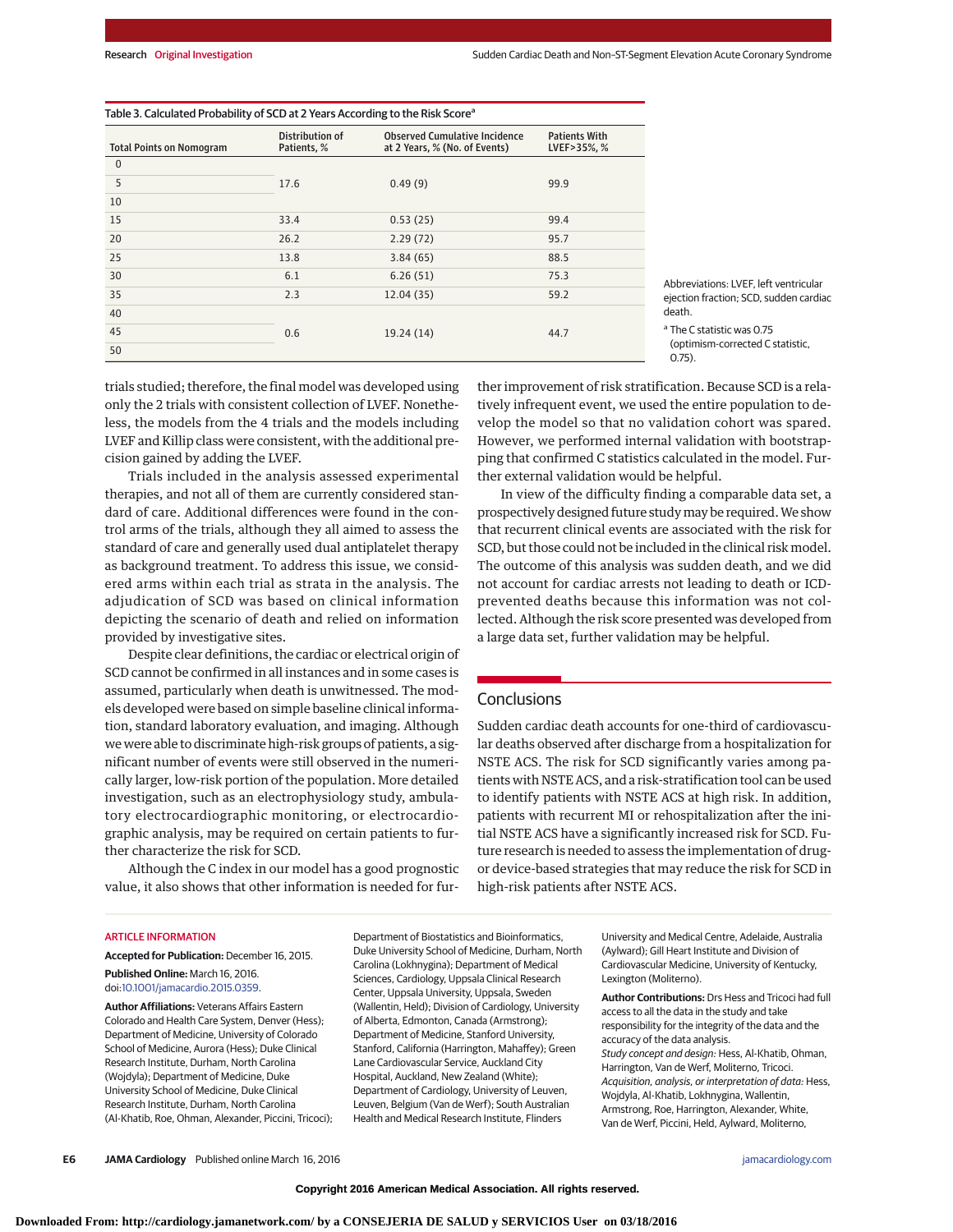Mahaffey, Tricoci. Drafting of the manuscript: Hess, Wojdyla, Moliterno, Tricoci. Critical revision of the manuscript for important intellectual content: All authors. Statistical analysis: Wojdyla, Lokhnygina.

Obtained funding: Armstrong, Harrington, Tricoci. Administrative, technical, or material support: Hess, Wallentin, Harrington, Moliterno, Mahaffey, Tricoci. Study supervision: Al-Khatib, Lokhnygina, Armstrong, Roe, Ohman, Harrington, Moliterno, Tricoci.

**Conflict of Interest Disclosures:** All authors have completed and submitted the ICMJE Form for Disclosure of Potential Conflicts of Interest. Dr Hess reported receiving honorarium from Sanofi. Dr Wallentin reported receiving research grants from AstraZeneca, Merck & Co, Boehringer Ingelheim, Bristol-Myers Squibb/Pfizer, and GlaxoSmithKline; speakers bureau lecture fees from AstraZeneca, Boehringer Ingelheim, Bristol-Myers Squibb/Pfizer, GlaxoSmithKline, and Merck & Co; honoraria from Boehringer Ingelheim, AstraZeneca, Bristol-Myers Squibb/Pfizer, GlaxoSmithKline, and Merck & Co; serving as a paid consultant or on the advisory board for Merck & Co, Regado Biosciences, Evolva, Portola, CSL Behring, Athera Biotechnologies, Boehringer Ingelheim, AstraZeneca, GlaxoSmithKline, and Bristol-Myers Squibb/Pfizer; and travel support from Bristol-Myers Squibb/Pfizer. Dr Armstrong reported disclosures available at [http://www.vigour.ualberta.ca/About](http://www.vigour.ualberta.ca/About/RelationshipsWithIndustry.aspx) [/RelationshipsWithIndustry.aspx.](http://www.vigour.ualberta.ca/About/RelationshipsWithIndustry.aspx) Dr Roe reported receiving consulting fees from Amgen, AstraZeneca, Boehringer-Ingelheim, Bristol-Myers Squibb/Pfizer, Daiichi Sankyo, Eli Lilly, GlaxoSmithKline, Helsinn Pharmaceuticals, Janssen Pharmaceuticals, KAI Pharmaceuticals, Merck & Co (during the conduct of the study), Novartis, Orexigen, PriMed, Regeneron, and Sanofi; personal fees from Elsevier Publishers; research grants from Amgen, AstraZeneca, Bristol-Myers Squibb/Pfizer, Daiichi-Sankyo, Eli Lilly, Familial Hypercholesterolemia Foundation, Ferring Pharmaceuticals, Hoffmann-La Roche, Janssen Pharmaceuticals, KAI Pharmaceuticals, Novartis, and Schering-Plough; speakers bureau lecture fees from AstraZeneca and Janssen Pharmaceuticals; and also disclosures at [https://dcri.org/about-us](https://dcri.org/about-us/conflict-of-interest) [/conflict-of-interest.](https://dcri.org/about-us/conflict-of-interest) Dr Ohman reported receiving

grant funding and travel expenses from Daiichi Sankyo and Eli Lilly; consulting fees from AstraZeneca, Boehringer Ingelheim, Bristol-Myers Squibb/Pfizer, Gilead Sciences, Janssen Pharmaceuticals, Liposcience, Merck & Co, Pozen, Roche, Sanofi, The Medicines Company, and WebMD; grant funding from Gilead Sciences; and lecture fees from Gilead Sciences, Boehringer Ingelheim, and The Medicines Company. Dr Harrington reported receiving consultant fees and/or honoraria from Adverse Events, Amgen Inc, Daiichi-Lilly, Gilead Sciences, Janssen Research and Development, Medtronic, Merck & Co, Novartis, The Medicines Company, Vida Health, Vox Media, and WebMD; research funds or grants from AstraZeneca, Bristol-Myers Squibb, CSL Behring, GlaxoSmithKline, Merck & Co, Portola, Sanofi, and The Medicines Company; and ownership interest, partnership, or principal in Element Science and MyoKardia; serving as an officer, director, trustee, or in another fiduciary role for Evidint and Scanadu; and serving on the data safety monitoring board of Regado Biosciences and the American Heart

Association. Dr Alexander reported receiving consulting fees from Bristol-Myers Squibb (during the conduct of the study), CSL Behring, Duke Private Diagnostic Clinic, Portola Pharmaceuticals, Regado Biosciences, Somahlution, Tenax Therapeutics, Veterans Affairs Cooperative Studies Program; grants from Boehringer-Ingelheim, Bristol-Myers Squibb (during the conduct of the study), CSL Behring, the National Institutes of Health, Portola Pharmaceuticals, Regado Biosciences, Sanofi, Tenax Therapeutics, and Vivus Pharmaceuticals; and also disclosures available at [https://dcri.org/about-us/conflict-of-interest.](https://dcri.org/about-us/conflict-of-interest) Dr White reported receiving research grants from Sanofi, Eli Lilly, the National Institutes of Health, Merck Sharpe & Dohme, AstraZeneca, GlaxoSmithKline, and Daiichi Sankyo Pharma Development and consulting fees from AstraZeneca. Dr Van de Werf reported receiving research grants and honoraria for lectures and serving on the advisory board of Merck & Co. Dr Piccini reported receiving research grants from ARCA Biopharma, GE Healthcare, Johnson & Johnson, and ResMed and consulting fees from Johnson & Johnson, Forest Laboratories, Spectranetics, and Medtronic. Dr Held reported receiving institutional research grants from AstraZeneca, GlaxoSmithKline, Bristol-Myers Squibb/Pfizer, Roche, and Schering-Plough (now Merck & Co) and consulting fees from AstraZeneca. Dr Aylward reported receiving research grants from Merck & Co, AstraZeneca, Sanofi, and GlaxoSmithKline and speakers bureau honoraria from and serving on the advisory board of AstraZeneca, Eli Lilly, Boehringer Ingelheim, Bayer J&J, Servier, and Bristol-Myers Squibb. Dr Mahaffey reported receiving consulting fees from American College of Cardiology, AstraZeneca, Bayer, Boehringer-Ingelheim, Bristol-Myers Squibb, Eli Lilly, Elsevier Publishers, Epson, Forest Pharmaceuticals, GlaxoSmithKline, Johnson & Johnson, Medtronic, Merck, Mt Sinai, MyoKardia, Omthera, Portola, Purdue Pharma, Spring Publishing, The Medicines Company, Vindico, and WebMD; grants from Amgen, Cubist, Daiichi, Medtronic, St. Jude, and Tenax; other fees from BioPrint Fitness; and also disclosures before August 1, 2013, available at <http://www.dcri.org> and after August 1, 2013, available at [https://med.stanford](https://med.stanford.edu/profiles/47970?tab=research-and-scholarship) [.edu/profiles/47970?tab=research-and-scholarship](https://med.stanford.edu/profiles/47970?tab=research-and-scholarship) [.](https://med.stanford.edu/profiles/47970?tab=research-and-scholarship) Dr Tricoci reported receiving consultant agreement fees and research grants from Merck & Co. No other disclosures were reported.

**Funding/Support:** This study and the Thrombin Receptor Antagonist for Clinical Event Reduction in Acute Coronary Syndrome (TRACER) trial were supported by Merck & Co. The Apixaban for Prevention of Acute Ischemic Events 2 (APPRAISE-2) trial was supported by Bristol-Myers Squibb/Pfizer. The Study of Platelet Inhibition and Patient Outcomes (PLATO) trial was supported by AstraZeneca. The Targeted Platelet Inhibition to Clarify the Optimal Strategy to Medically Manage Acute Coronary Syndromes (TRILOGY ACS) trial was supported by Eli Lilly and Daiichi Sankyo.

**Role of the Funder/Sponsor:** The funding sources had no role in the design and conduct of the study; collection, management, analysis, and interpretation of the data; preparation, review, or approval of the manuscript; and decision to submit the manuscript for publication.

#### **REFERENCES**

**1**. Myerburg RJ, Junttila MJ. Sudden cardiac death caused by coronary heart disease. [Circulation](http://www.ncbi.nlm.nih.gov/pubmed/22371442). 2012; [125\(8\):1043-1052.](http://www.ncbi.nlm.nih.gov/pubmed/22371442)

**2**. Zheng ZJ, Croft JB, Giles WH, Mensah GA. Sudden cardiac death in the United States, 1989 to 1998. Circulation[. 2001;104\(18\):2158-2163.](http://www.ncbi.nlm.nih.gov/pubmed/11684624)

**3**. Fox CS, Evans JC, Larson MG, Kannel WB, Levy D. Temporal trends in coronary heart disease mortality and sudden cardiac death from 1950 to 1999: the Framingham Heart Study. [Circulation](http://www.ncbi.nlm.nih.gov/pubmed/15262842). [2004;110\(5\):522-527.](http://www.ncbi.nlm.nih.gov/pubmed/15262842)

**4**. Yap YG, Duong T, Bland M, et al. Temporal trends on the risk of arrhythmic vs non-arrhythmic deaths in high-risk patients after myocardial infarction: a combined analysis from multicentre trials. [Eur](http://www.ncbi.nlm.nih.gov/pubmed/15914501) Heart J[. 2005;26\(14\):1385-1393.](http://www.ncbi.nlm.nih.gov/pubmed/15914501)

**5**. Jordaens L, Tavernier R; MIRRACLE Investigators. Determinants of sudden death after discharge from hospital for myocardial infarction in the thrombolytic era. Eur Heart J[. 2001;22\(14\):](http://www.ncbi.nlm.nih.gov/pubmed/11440494) [1214-1225.](http://www.ncbi.nlm.nih.gov/pubmed/11440494)

**6**. Huikuri HV, Tapanainen JM, Lindgren K, et al. Prediction of sudden cardiac death after myocardial infarction in the beta-blocking era. [J Am Coll Cardiol](http://www.ncbi.nlm.nih.gov/pubmed/12932596). [2003;42\(4\):652-658.](http://www.ncbi.nlm.nih.gov/pubmed/12932596)

**7**. Adabag AS, Therneau TM, Gersh BJ, Weston SA, Roger VL. Sudden death after myocardial infarction. JAMA[. 2008;300\(17\):2022-2029.](http://www.ncbi.nlm.nih.gov/pubmed/18984889)

**8**. Mäkikallio TH, Barthel P, Schneider R, et al. Frequency of sudden cardiac death among acute myocardial infarction survivors with optimized medical and revascularization therapy. [Am J Cardiol](http://www.ncbi.nlm.nih.gov/pubmed/16461041). [2006;97\(4\):480-484.](http://www.ncbi.nlm.nih.gov/pubmed/16461041)

**9**. Solomon SD, Zelenkofske S, McMurray JJ, et al; Valsartan in Acute Myocardial Infarction Trial (VALIANT) Investigators. Sudden death in patients with myocardial infarction and left ventricular dysfunction, heart failure, or both. [N Engl J Med](http://www.ncbi.nlm.nih.gov/pubmed/15972864). [2005;352\(25\):2581-2588.](http://www.ncbi.nlm.nih.gov/pubmed/15972864)

**10**. Wallentin L, Becker RC, Budaj A, et al; PLATO Investigators. Ticagrelor versus clopidogrel in patients with acute coronary syndromes. [N Engl J](http://www.ncbi.nlm.nih.gov/pubmed/19717846) Med[. 2009;361\(11\):1045-1057.](http://www.ncbi.nlm.nih.gov/pubmed/19717846)

**11**. ClincialTrials.gov. A Comparison of Ticagrelor (AZD6140) and Clopidogrel in Patients With Acute Coronary Syndrome (PLATO). NCT00391872. [https://clinicaltrials.gov/ct2/show/NCT00391872.](https://clinicaltrials.gov/ct2/show/NCT00391872) Accessed February 4, 2016.

**12**. Alexander JH, Lopes RD, James S, et al; APPRAISE-2 Investigators. Apixaban with antiplatelet therapy after acute coronary syndrome. N Engl J Med[. 2011;365\(8\):699-708.](http://www.ncbi.nlm.nih.gov/pubmed/21780946)

**13**. ClincialTrials.gov. Phase III Acute Coronary Syndrome (APPRAISE-2). NCT00831441. [https:](https://clinicaltrials.gov/ct2/show/NCT00831441) [//clinicaltrials.gov/ct2/show/NCT00831441.](https://clinicaltrials.gov/ct2/show/NCT00831441) Accessed February 4, 2016.

**14**. Tricoci P, Huang Z, Held C, et al; TRACER Investigators. Thrombin-receptor antagonist vorapaxar in acute coronary syndromes. [N Engl J Med](http://www.ncbi.nlm.nih.gov/pubmed/22077816). [2012;366\(1\):20-33.](http://www.ncbi.nlm.nih.gov/pubmed/22077816)

**15**. ClincialTrials.gov. Trial to Assess the Effects of Vorapaxar (SCH 530348; MK-5348) in Preventing Heart Attack and Stroke in Participants With Acute Coronary Syndrome (TRA•CER) (Study P04736). NCT00527943. [https://clinicaltrials.gov/ct2/show](https://clinicaltrials.gov/ct2/show/NCT00527943) [/NCT00527943.](https://clinicaltrials.gov/ct2/show/NCT00527943) Accessed February 4, 2016.